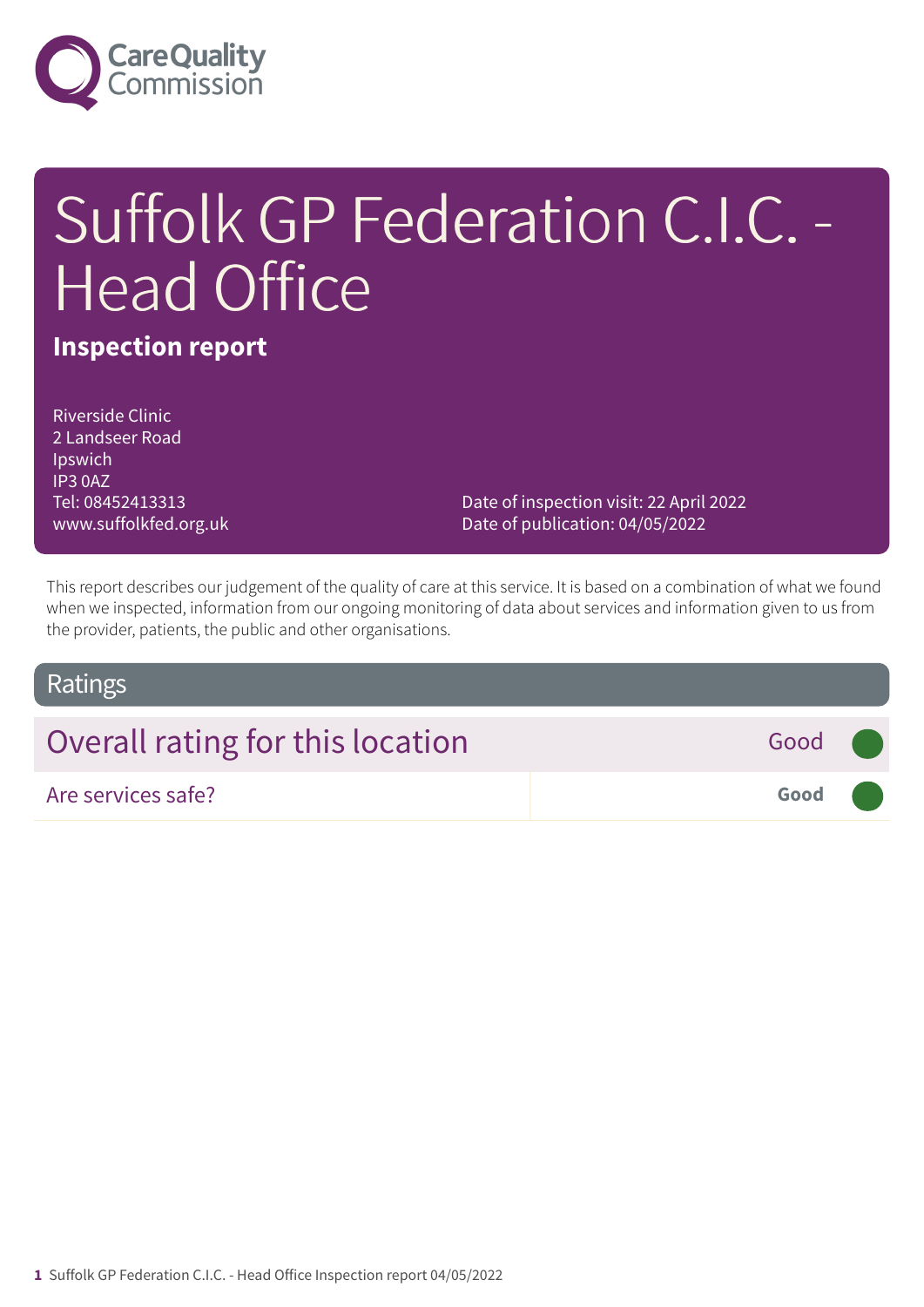## Overall summary

We carried out an announced desk-based review of Suffolk GP Federation C.I.C. - Head Office on 22 April 2022. Overall, the practice is rated as Good.

Set out the ratings for each key question

Safe - Good

Effective – Not inspected

Caring - Not inspected

Responsive - Not inspected

Well-led - Not inspected

At our previous inspection on 23 June 2021, the practice was rated Good overall and for providing effective, caring, responsive and well-led services but requires improvement for providing safe services. We found a breach of regulation relating to improvements which needed to be made to the system for monitoring oxygen availability across the GP+ and Out of Hours sites.

The areas where the provider **should** make improvements were:

- Continue with plans to include relevant equipment used but not owned by the provider, as part of their calibration programme.
- Continue work to document the Hepatitis B vaccination status of clinical staff.
- Confirm, in writing, information given to patients verbally in response to complaints raised.

The full reports for previous inspections can be found by selecting the 'all reports' link for Suffolk GP Federation C.I.C. - Head Office on our website at www.cqc.org.uk

#### **Why we carried out this review**

This desk-based review was to follow up on the breach of regulation and areas where the provider ' 'should' improve which were identified at our previous inspection. We found the required improvements had been made and the practice is now rated as good for providing safe services.

#### **How we carried out the review**

Throughout the pandemic CQC has continued to regulate and respond to risk. However, taking into account the circumstances arising as a result of the pandemic, and in order to reduce risk, we have conducted our reviews differently.

This review was carried out remotely. This was with consent from the provider and in line with all data protection and information governance requirements.

#### This included

- Conducting staff interviews using video conferencing
- **2** Suffolk GP Federation C.I.C. Head Office Inspection report 04/05/2022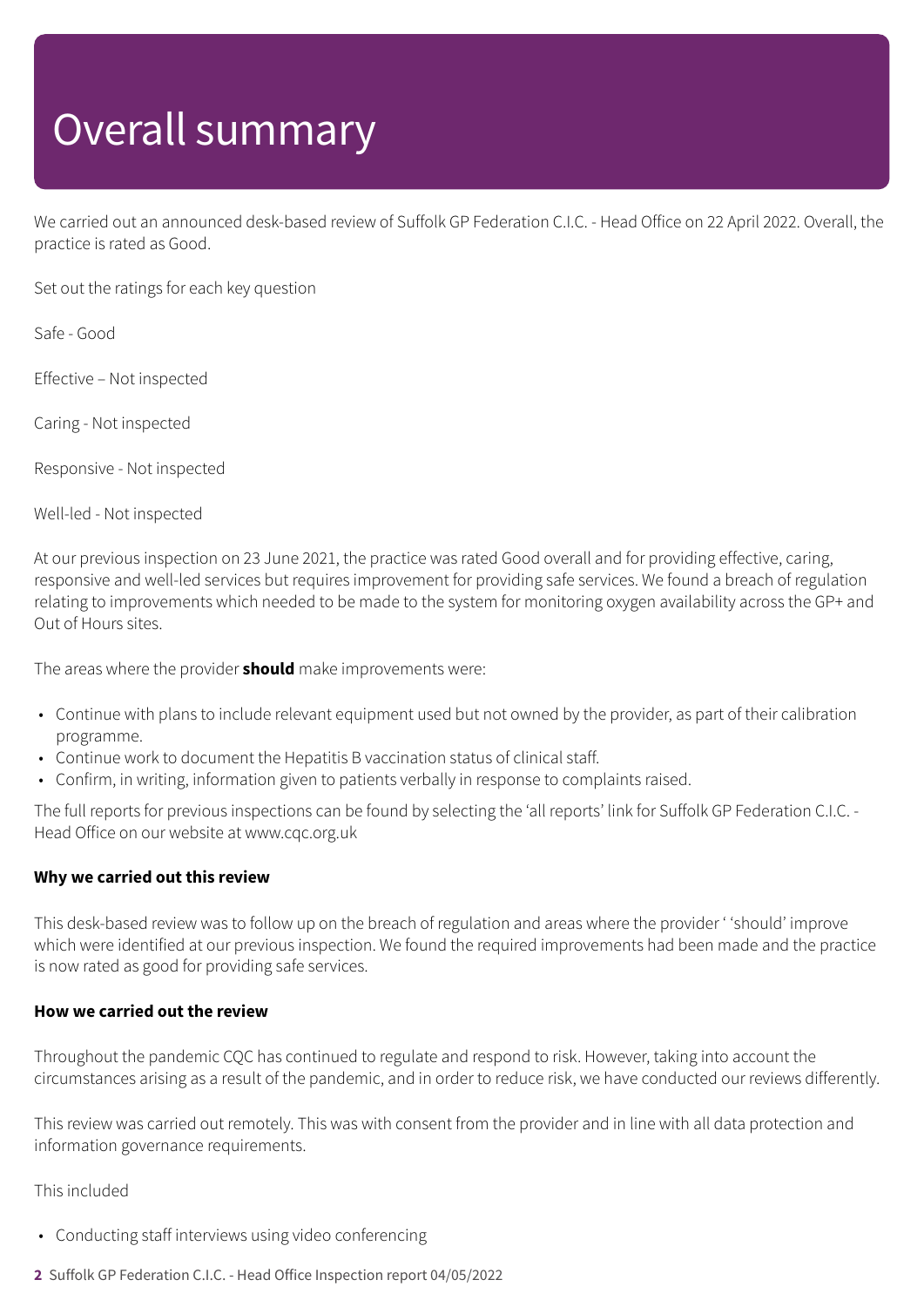## Overall summary

• Requesting evidence from the provider

#### **Our findings**

We based our judgement of the quality of care at this service on a combination of:

- what we found when we obtained new information from the provider
- information from our ongoing monitoring of data about services and
- information from the provider, patients, the public and other organisations.

#### **We have rated this practice as Good overall**

We found that:

- The service had clear systems to keep people safe and safeguarded from abuse.
- The service had reliable systems for appropriate and safe handling of medicines.
- The service took complaints and concerns seriously and responded to them appropriately to improve the quality of care. At our previous inspection, one of the complaint responses we reviewed did not include information about the Parliamentary and Health Service Ombudsman (PHSO) and another complaint was dealt with by telephone and PHSO information was given verbally but had not been documented. At this inspection, we saw evidence that all complaints handled verbally were followed up with a written communication which included the PHSO information.

#### **Dr Rosie Benneyworth** BM BS BMedSci MRCGP

Chief Inspector of Primary Medical Services and Integrated Care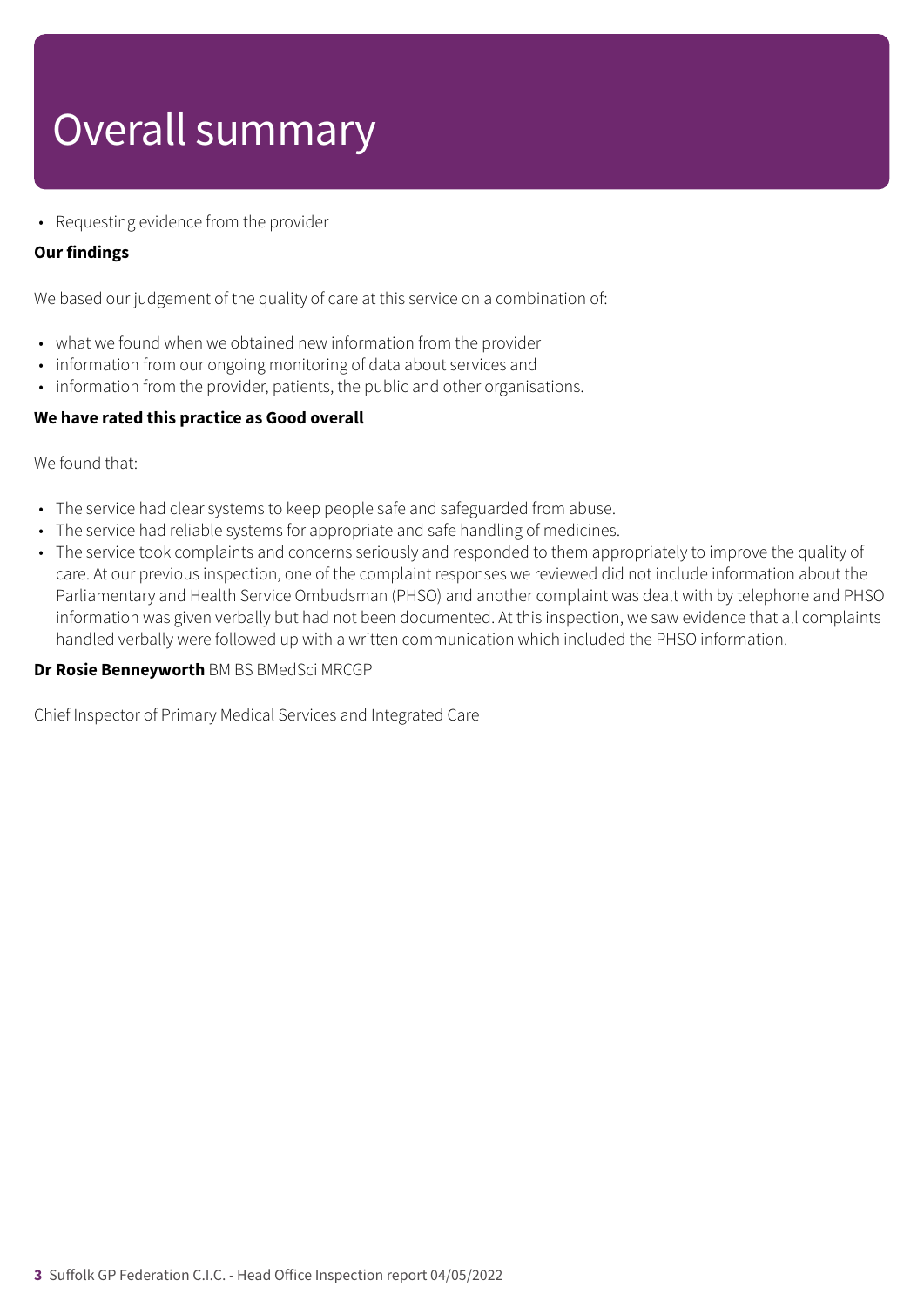### Our inspection team

Our inspection team was led by a CQC lead inspector who spoke with staff using video conferencing facilities and reviewed information sent in by the practice.

### Background to Suffolk GP Federation C.I.C. - Head Office

Suffolk GP Federation C.I.C. - Head Office is located in Ipswich at:

Riverside Clinic

2 Landseer Road

Ipswich

IP3 0AZ

The provider Suffolk GP Federation C.I.C is a community interest company, limited by shares and is owned by 57 GP practices across Suffolk and is a not for profit organisation. Most of the GP practices are independently registered with the CQC. Suffolk GP Federation C.I.C serves a population of approximately 921,000 patients across the county of Suffolk. Services are provided from various locations including GP practices across Suffolk and North-East Essex, and in the local hospitals in Ipswich and Bury St. Edmunds and in the community hospital at Felixstowe. The provider holds contracts with Ipswich and East Suffolk, West Suffolk, Mid Essex and North-East Essex Clinical Commissioning Groups (CCGs).

There is a Suffolk GP Federation C.I.C board which is made up of the registered manager, a Caldicott guardian, a GP, a responsible person for controlled drugs, safeguarding and information governance leads and six GPs, two GP practice managers and an independent senior non-executive. There is an integrated governance committee (IGC) which is comprised of the medical director, chief nurse, operations director, chief executive officer, financial controller, executive assistant, payroll manager, human resources, governance manager and three non-executive board directors and a service director. The IGC reports directly to the board. There are three review groups; primary care, urgent care and community care. These report to the IGC.

The provider is registered to provide diagnostic and screening procedures, family planning, maternity and midwifery services, surgical procedures and treatment of disease, disorder or injury. This location is registered to provide diagnostic and screening procedures and treatment of disease, disorder or injury.

Services offered by Suffolk GP Federation C.I.C. are:

Extended GP access (GP+). Suffolk GP+ is for people who need an appointment with a GP, nurse or other health professional in the evenings or at weekends. The service is staffed by GPs, nurse practitioners, physiotherapists and other health professionals. The service operates across Suffolk including the towns of Ipswich, Wickham Market, Felixstowe, Haverhill, Stowmarket, Bury St. Edmunds, Mildenhall, and Sudbury. This service also includes a GP streaming service in the emergency departments of Ipswich and West Suffolk hospitals to ensure patients are seen by the appropriate clinical staff and in a timely manner.

The Felixstowe minor injuries clinic is operated from the local community hospital and is a service for patients to attend with an appointment, following referral from NHS111 or their GP practice. This service operates from 8am to 8pm seven days a week.

The cardiology community clinic is an intermediate outpatient service which runs as an alternative to hospital-based clinics, and is offered at two locations, Ipswich and Woodbridge. The service provides consultations, advice and electrocardiogram (ECG) testing. This is for all patients in East Suffolk.

The Non-obstetric Ultrasound service is offered in 12 GP practice locations and one community setting across Suffolk. The service is for ambulant patients and provides ultrasounds for patients in a convenient location near to their home. This is for all patients in Suffolk.

The North East Essex Diabetes service is a pathway hub to co-ordinate, promote, and ensure, via a single point of access, the provision of a comprehensive range of integrated health services for people with diabetes and their carers.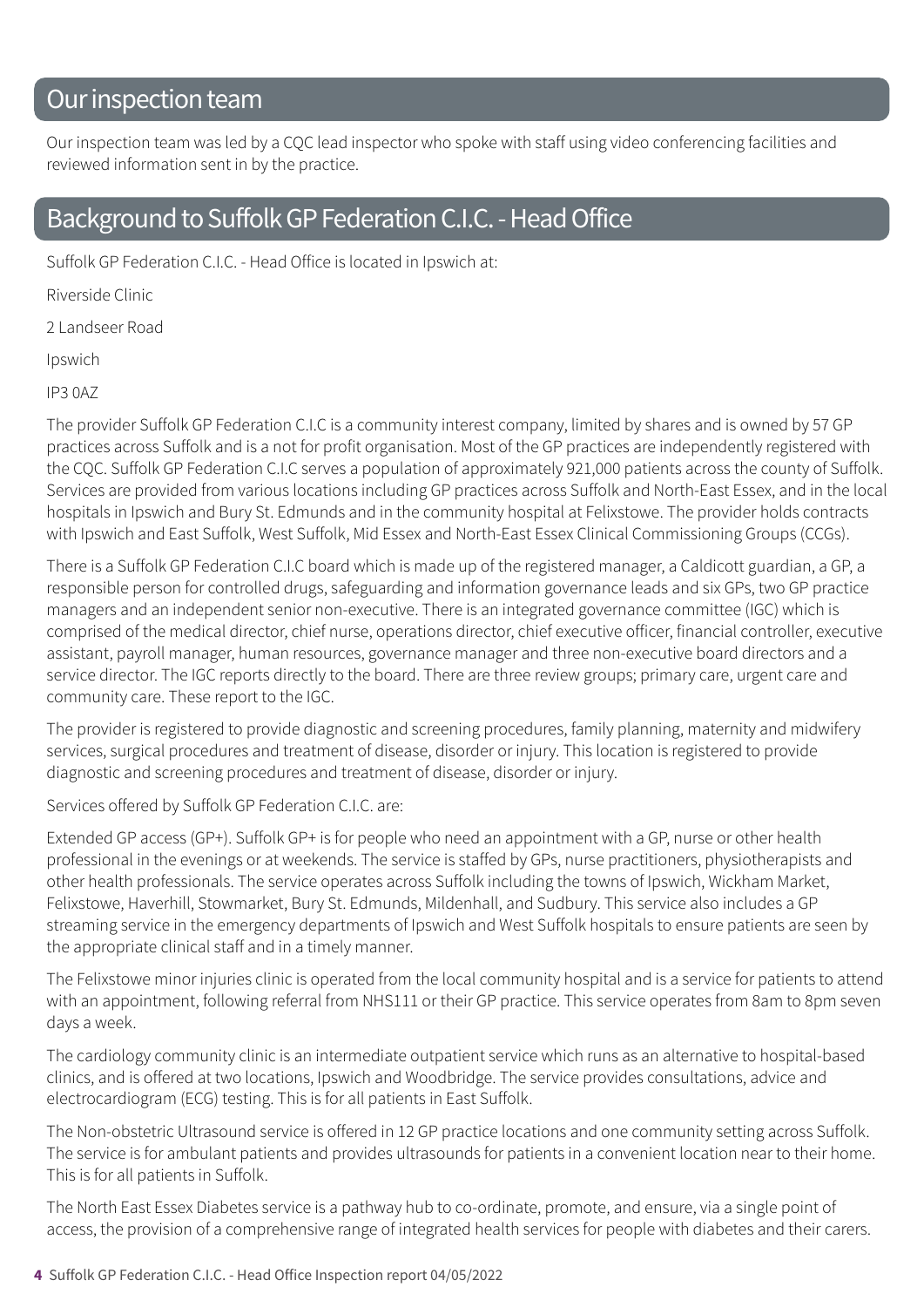The Suffolk GP Federation C.I.C clinical model includes primary care development, patient involvement and education and reaching non-engaged patients. This is offered across North East Essex.

The Falls and Fracture Liaison service is for patients who had experienced a fracture and may be at risk from falls. The service visited patients in their own homes and assessed patients which included ensuring they were compliant with their medicines. This is for all patients in West Suffolk Clinical Commissioning Group area.

The Bowel and Bladder service is a nurse led service and treats and supports patients with urinary or faecal incontinence. This is for all patients in Suffolk.

The Stoma Care service provides a supportive, advisory and educational role to the patient, family and integrated neighbourhood teams to ensure care can be self-managed by the patient or by the team. The service supports the timely discharge of patients who have a new stoma, providing holistic care including clinical advice on stoma care, product fitting and psychological support. This is for all patients in East Suffolk.

Suffolk GP Out of Hours (OOH) service, which patients access via the NHS111 service. The NHS111 team assess patients by telephone and refer to the Out of Hours service, if clinically appropriate. This results in either a telephone consultation, a face to face appointment at a primary care centre or a home visit with a doctor, nurse practitioner or other health care professional. (The primary integrated urgent care provider is Practice Plus Group, who subcontract the integrated urgent care treatment and face to face service to Suffolk GP Federation C.I.C.). The Suffolk GP Federation C.I.C. began providing this service from April 2019. This service is provided across Suffolk. Bases are at Ipswich Hospital, Riverside Clinic Ipswich, Drovers House Bury St Edmunds, Mildenhall, Eye, Sudbury, Saxmundham, Haverhill and Stowmarket.

This service is registered with CQC under the Health and Social Care Act 2008 in respect of some, but not all, of the services it provides. There are some exemptions from regulation by CQC which relate to particular types of service and these are set out in of The Health and Social Care Act 2008 (Regulated Activities) Regulations 2014. For example, podiatry. These types of arrangements are exempt by law from CQC regulation.

Suffolk GP Federation C.I.C employs a wide range of clinical and non-clinical skill mix of staff on a permanent, bank, self-employed and agency basis. This includes for example, hospital consultants, GPs, specialist nurses, advanced nurse practitioners and practice nurses, advanced practitioner sonographers, pharmacists, healthcare assistants, and physician associates.

Suffolk GP Federation C.I.C is the provider for one GP practice, Unity Healthcare in Haverhill. This location was not included as part of this review. You can find the report for this inspection by searching for the location name at www.cqc.org.uk.